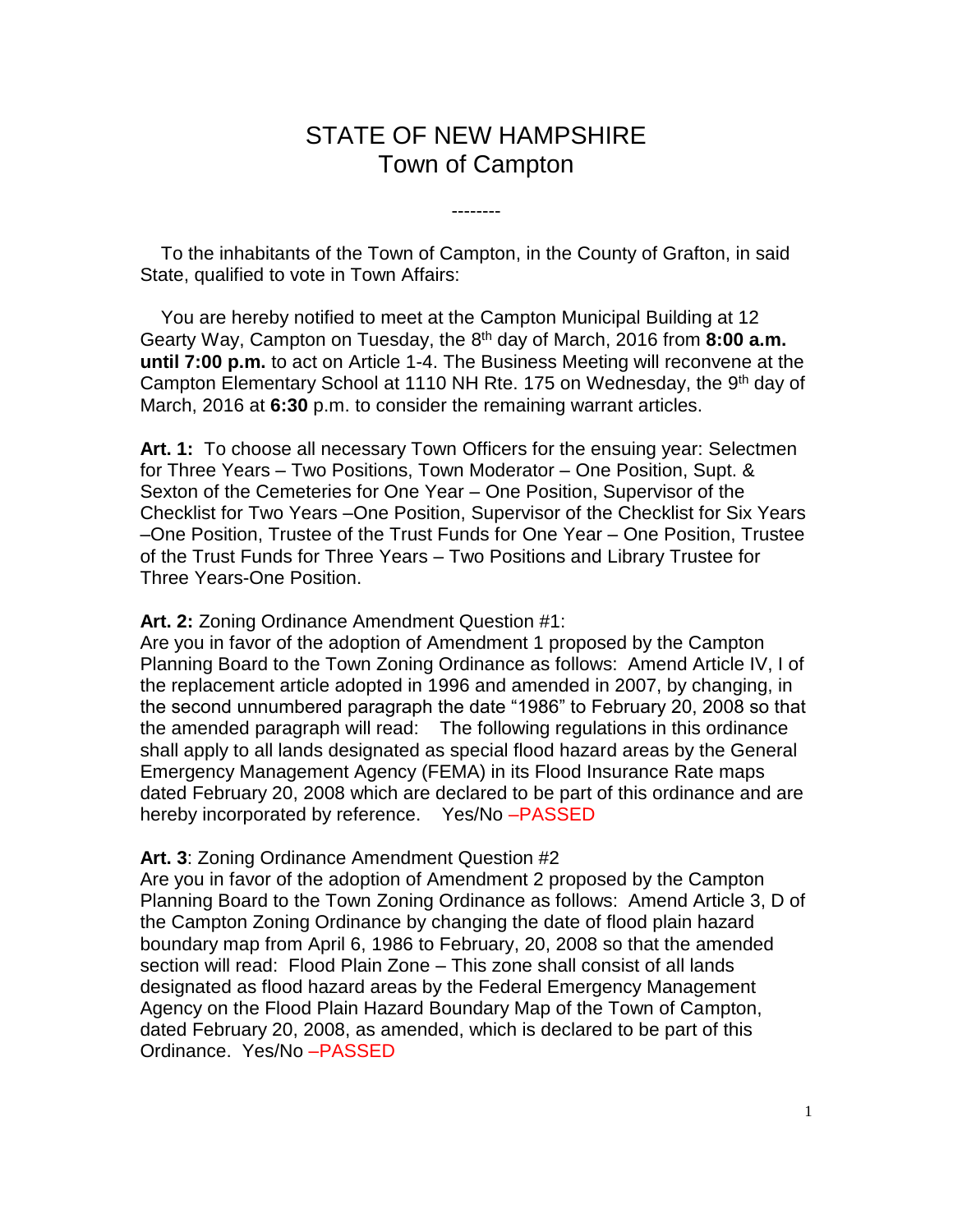## Art. 4: Zoning Ordinance Amendment Question # 3

Are you in favor of the adoption of the Amendment No. 3 proposed by the Campton Planning Board to the Zoning Ordinance as follows: To amend Article 3, J- 1 Forest Conservation Zone to be revised to read as follows: Permitted uses are forestry, agriculture, and single family dwellings. Multiple family dwellings are permitted so long as they conform to all other requirements of this Article IV. Recreational camping parks are not allowed. Yes/No –PASSED

## **The following articles will be taken up during the Business Meeting beginning at 6:30 p.m. on the 9th of March, 2016 at the Campton Elementary School**.

**Art. 5:** To see if the Town will vote to authorize the Selectmen to enter into a (5) year lease-purchase agreement in the amount of \$285,000 to purchase a new fire rescue vehicle for the Fire Department and to raise and appropriate the sum of **\$62,000.00** for the first year's payment for that purpose. The Selectmen recommend this article 4- 1. 2/3rd vote required. –PASSED 79/21

**Art. 6:** To see if the Town will vote to raise and appropriate the sum of **\$1,121,972.00** for general municipal operations during the ensuing year. This sum does not include amounts set forth in individual or special articles contained in the warrant. The Selectmen recommend this article 5-0. Majority vote required. –PASSED

**Art. 7:** To see if the Town will vote to raise and appropriate the sum of **\$4,000.00** for the purpose of purchasing a copy machine for the Board of Selectmen's Office and further to fund this appropriation by authorizing the withdrawal of this amount from the unanticipated and undesignated fund balance as of December 31, 2015. No amount to be raised by general taxation. This machine would also replace the current fax machine and scanner. The Selectmen recommend this article 5- 0. Majority vote required. –PASSED

**Art. 8:** To see if the Town will vote to raise and appropriate the sum of **\$31,000** for the purpose of hiring an additional full-time Police Officer. This article includes wages and benefits paid in accord with the Town's personnel policy. The appropriation made by this article intends to fund wages and benefits for approximately one-half of the 2016 fiscal year. The Selectmen recommend this article 3-2. Majority vote required. –PASSED

**Art. 9:** To see if the Town will vote to raise and appropriate the sum of **\$693,273.00** for the operating budget of the Police Department. The Selectmen recommend this article 4-1. Majority vote required. –PASSED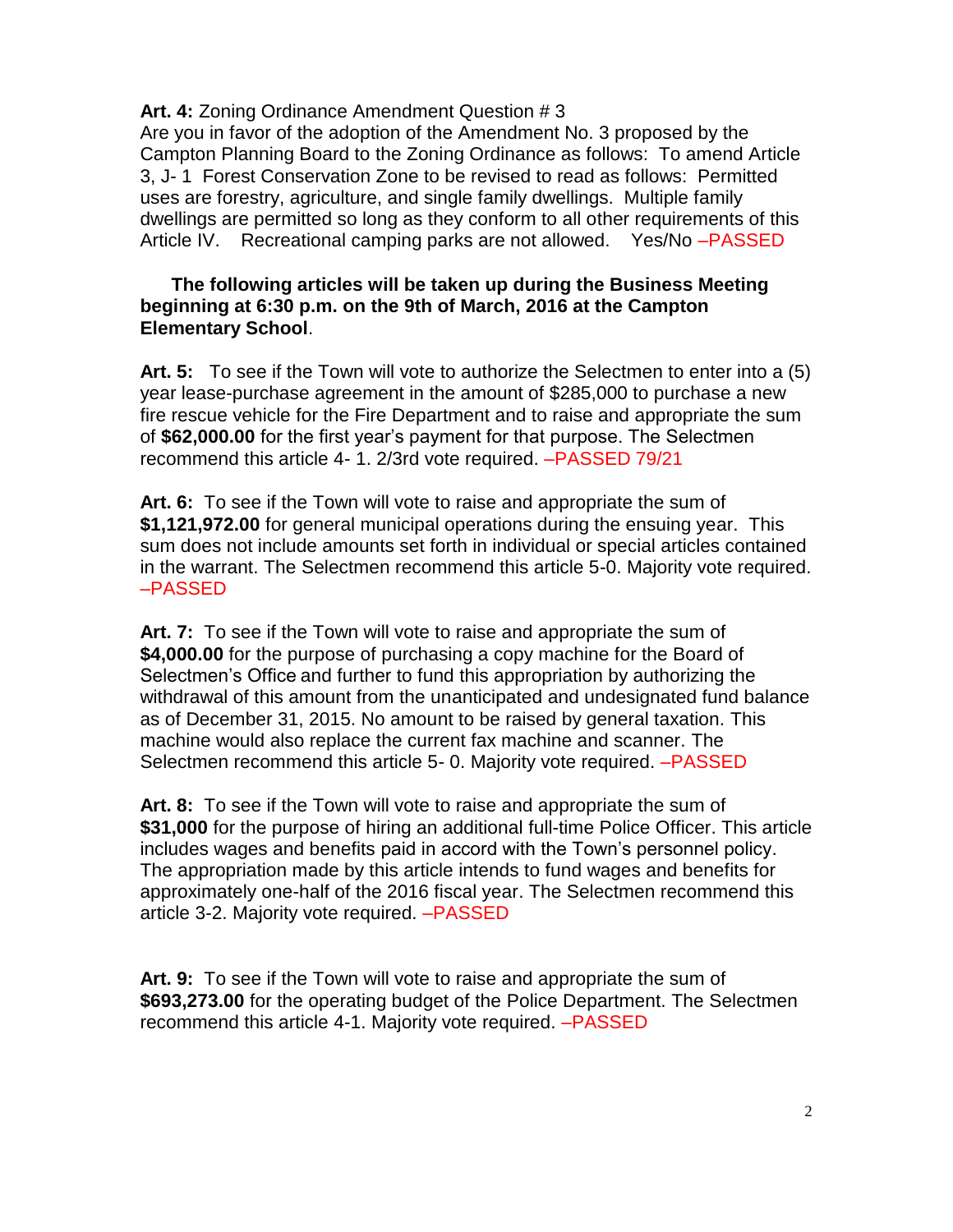**Art. 10**: To see if the Town will vote to raise and appropriate the sum of **\$15,000.00** for the purpose of funding Police Details. This amount will be offset by revenues received for these services. The Selectmen recommend this article 5-0. Majority vote required. –PASSED

**Art. 11:** To see if the Town will vote to raise and appropriate the sum of **\$40,000.00** for the purpose of purchasing a new cruiser for the Police Department and further to fund this appropriation by authorizing the withdrawal of this amount from the unanticipated and undesignated fund balance as of December 31, 2015. No amount to be raised by general taxation. The Selectmen recommend this article 5- 0. Majority vote required. –PASSED

**Art. 12**: To see if the Town will vote to raise and appropriate **\$770,021.00** for the maintenance of highways and bridges, said sum to be offset by approximately \$112,106.00 from Highway Block Grants and the remainder to come from general taxation. The Selectmen recommend this article 5-0. Majority vote required. –PASSED

**Art. 13:** To see if the Town will vote to authorize the Selectmen to enter into a (4) year lease-purchase agreement in the amount of 125,000.00 to purchase a new backhoe for the Highway Department and to raise and appropriate the sum of **\$32,555.00** for the first year's payment for that purpose. The Selectmen recommend this article 5- 0. Majority vote required. Lease contains a nonappropriation clause. –PASSED

**Art. 14:** To see if the Town will vote, pursuant to RSA 41:33, to change the form of compensation of the Tax Collector/Town Clerk from an hourly basis to a salary basis in the amount of \$52,500 annually, based upon an expected and usual work period comparable to full-time employment under the Town's personnel policy and practice. Such compensation and benefits, if any, shall be paid in accord with the Town's personnel policy and practice as may be amended from time-to-time by the Selectmen, and shall be subject to annual adjustment in the annual town budget. The change in compensation shall take effect commencing with the first pay period after Town Meeting and upon implementation all statutory fees associated with either position shall be paid to the town treasurer at least monthly, or as directed by the selectmen, for the use of the town. The Selectmen recommend this article 5-0. –PASSED

**Art. 15:** To see if the Town will vote to raise and appropriate the sum of **\$205,976.00** for the operating budget of the Town Clerk-Tax Collectors Office. The Selectmen recommend this article with a vote of 5 –0. Majority vote required. –PASSED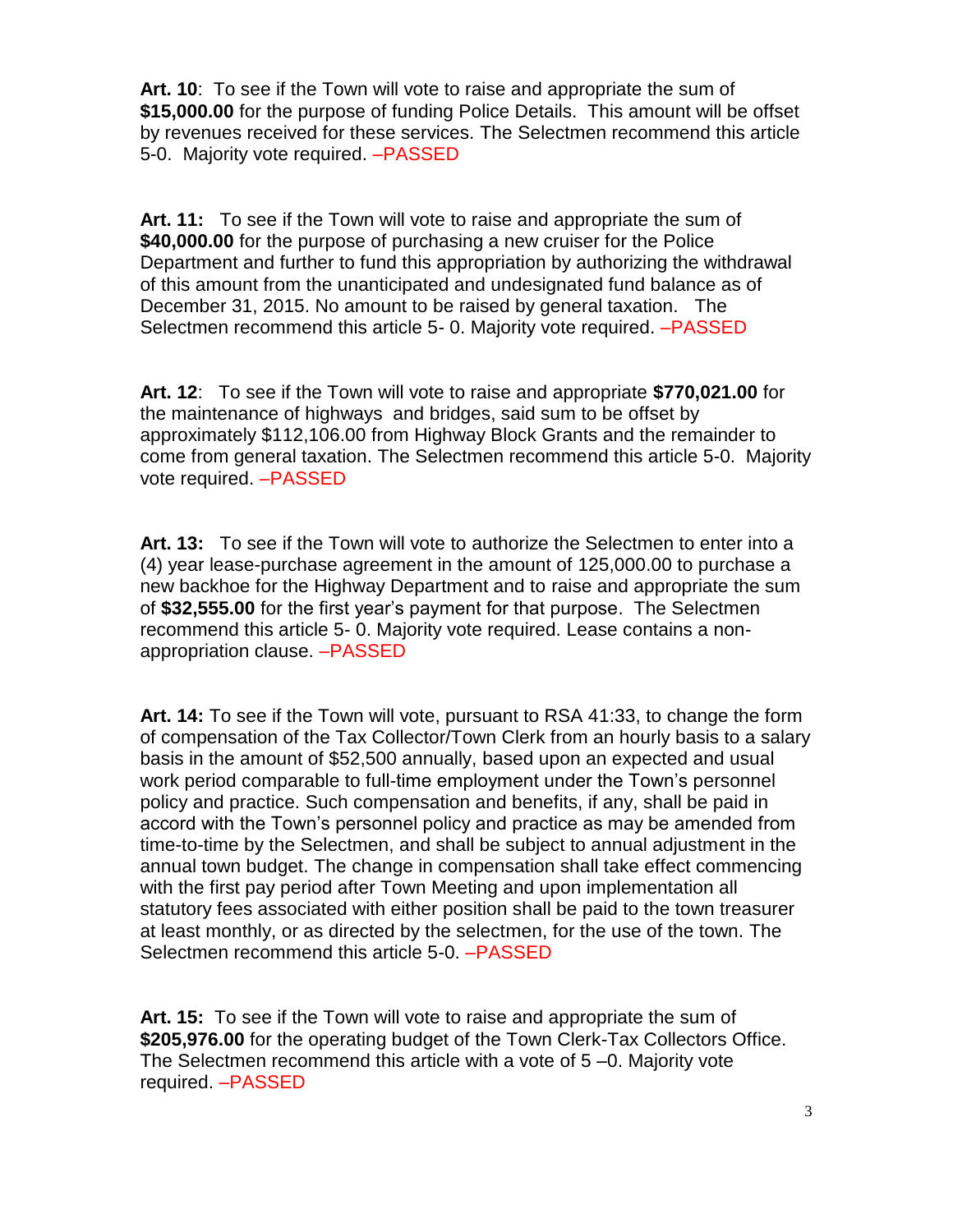**Art. 16:** To see if the Town will vote to raise and appropriate the sum of **\$106,569.00** for the operating budget of the Recreation Department. The Selectmen recommend this article with a vote of 5-0. Majority vote required. - –PASSED

**Art. 17:** To see if the Town will vote to raise and appropriate the sum of **\$420,071.00** for the support and maintenance of the Fire, Rescue and Ambulance Departments. The Selectmen recommend this article 5-0. Majority vote required. –PASSED

**Art. 18**: To see if the Town will vote to raise and appropriate the sum of **\$31,365.00** for fire dispatch services and dues provided by the Lakes Region Mutual Fire Aid Association. The Selectmen recommend this article 5-0. Majority vote required. –PASSED

**Art. 19**: To see if the Town will vote to raise and appropriate the sum of **\$500.00** for fighting forest fires. The Selectmen recommend this article 5-0. Majority vote required. –PASSED

**Art. 20**: To see if the Town will vote to raise and appropriate the sum of \$55,591.00 for the maintenance of Blair and other cemeteries in Town and to fund this appropriation by authorizing the withdrawal of \$800.00 from the Cemetery Trust Funds for Perpetual Care with **\$54,791.00** to be raised by taxes. The Selectmen recommend this article 5-0. Majority vote required. –PASSED

**Art. 21**: To see if the Town will vote to raise and appropriate **\$126,100.00** to be placed in the designated Capital Reserve Funds previously established (all items recommended by the Selectmen 5-0): –PASSED

| \$10,000.00 |
|-------------|
| \$2,000.00  |
| \$10,000.00 |
| \$4,100.00  |
| \$2,500.00  |
| \$2,500.00  |
| \$50,000.00 |
| \$15,000.00 |
| \$10,000.00 |
| \$20,000.00 |
|             |

**Art. 22:** To see if the Town will vote to raise and appropriate the sum of **\$15,536.00 f**or the Town's share of services provided by Pemi-Baker Community Health, formerly known as Pemi-Baker Home Health Agency. Selectmen recommend this article 5-0. Majority vote required. –PASSED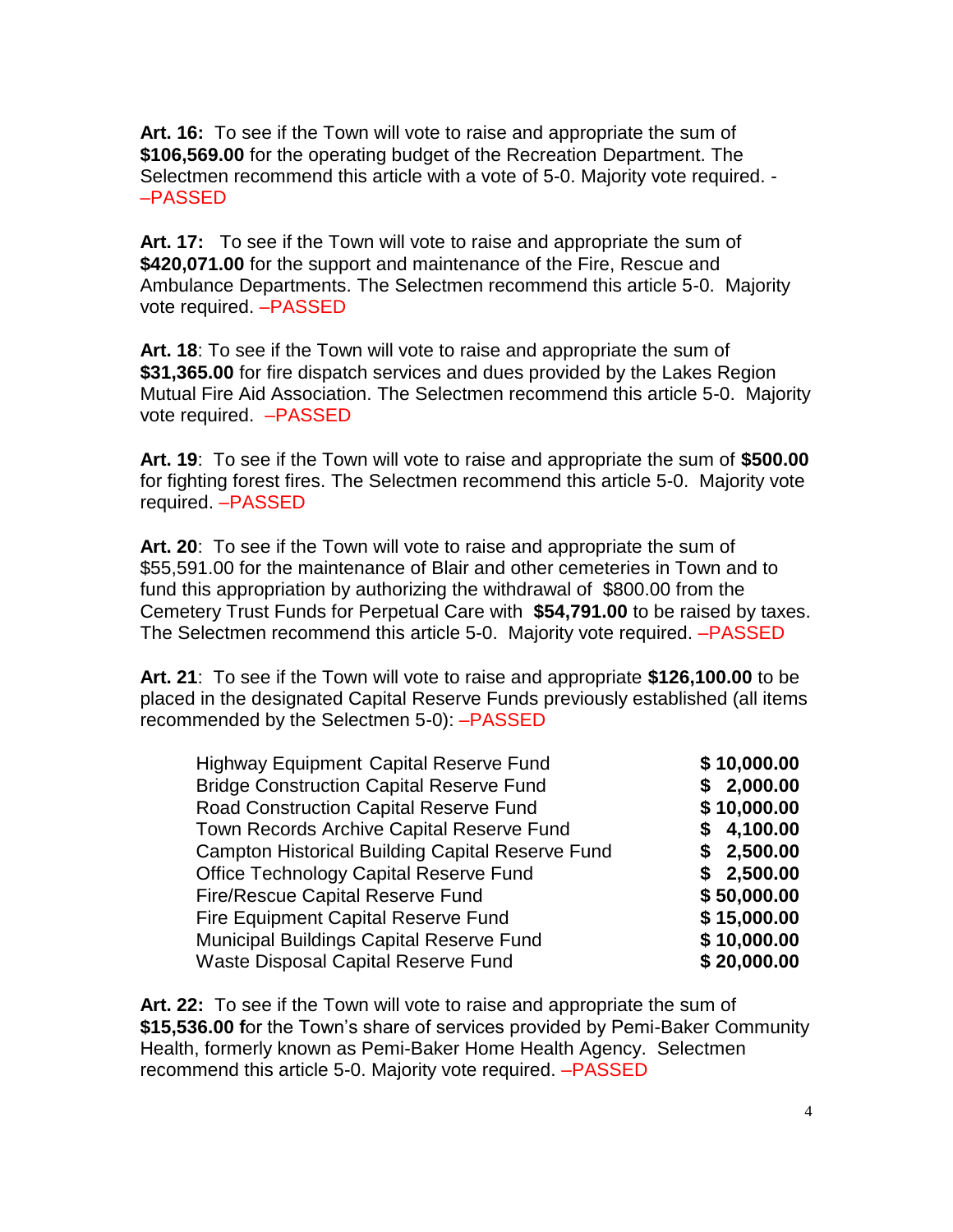**Art. 23:** To see if the Town will vote to raise and appropriate the sum of **\$13,995.00** for Advertising and Regional Expenses. Selectmen recommend this article 5-0. Majority vote required. –PASSED

**Art. 24**: To see if the Town will vote to accept the reports of agents and officers hereto chosen. Selectmen recommend this article 5-0. Majority vote required. –PASSED

**Art. 25**: To transact any other business that may legally come before said meeting. Selectmen recommend this article 5-0. Majority vote required. –PASSED

 $\overline{\phantom{a}}$  , and the contract of the contract of the contract of the contract of the contract of the contract of the contract of the contract of the contract of the contract of the contract of the contract of the contrac

Given under our hands and seal this  $10<sup>th</sup>$  day of February, 2016.

SELECTMEN OF CAMPTON

\_\_\_\_\_\_\_\_\_\_\_\_\_\_\_\_\_\_\_\_\_\_ Sharon L. Davis

 $\overline{\phantom{a}}$  , and the contract of the contract of the contract of the contract of the contract of the contract of the contract of the contract of the contract of the contract of the contract of the contract of the contrac Peter A. Laufenberg

 $\overline{\phantom{a}}$  , and the contract of the contract of the contract of the contract of the contract of the contract of the contract of the contract of the contract of the contract of the contract of the contract of the contrac Charles D. Wheeler

Charles W. Cheney

\_\_\_\_\_\_\_\_\_\_\_\_\_\_\_\_\_\_\_\_\_\_\_\_\_ Karl E. Kelly

A true copy of Warrant-Attest: SELECTMEN OF CAMPTON

\_\_\_\_\_\_\_\_\_\_\_\_\_\_\_\_\_\_\_\_\_\_\_ Sharon L. Davis

 $\overline{\phantom{a}}$  , and the contract of the contract of the contract of the contract of the contract of the contract of the contract of the contract of the contract of the contract of the contract of the contract of the contrac Peter A. Laufenberg

 $\overline{\phantom{a}}$  , and the contract of the contract of the contract of the contract of the contract of the contract of the contract of the contract of the contract of the contract of the contract of the contract of the contrac Charles W. Cheney